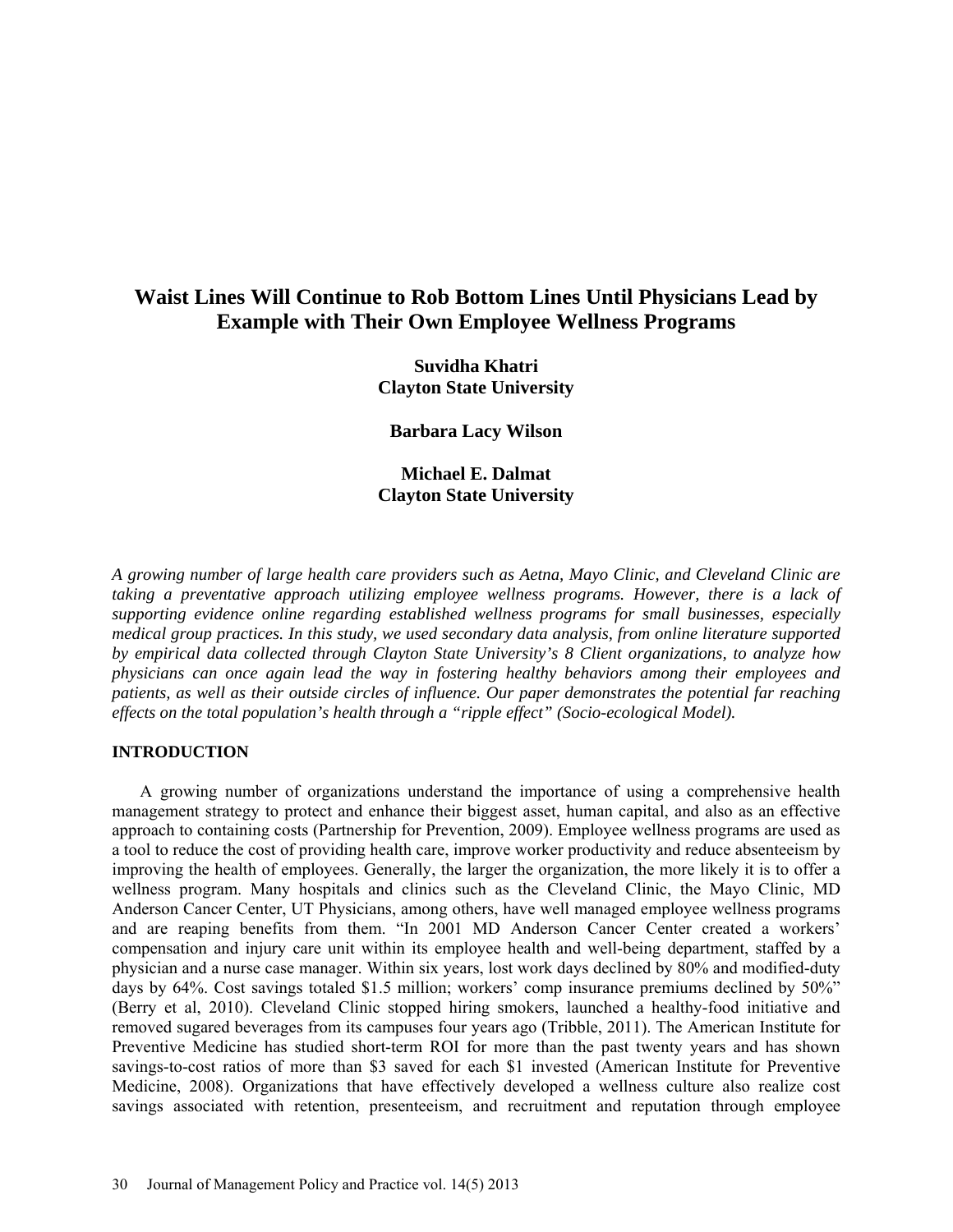wellness branding (US Corporate Wellness, Inc., 2013). One of the University of Michigan's Health Management Research Center (HMRC's) findings conducted a meta-analysis of 56 studies documenting the savings observed in medical costs and absenteeism, in health promotion programs showed an average (Chapman, 2005):

–27 percent reduction in sick leave absenteeism.

–26 percent reduction in health care costs.

–32 percent reduction in workers' compensation and disability management cost claims.

–\$5.81-to-\$1 ROI ratio

While small businesses place high importance overall on workforce health (93 percent say the health of their employees is important to their businesses bottom line), only 22 percent currently offer an employee wellness program (National Small Business Association, 2012). There is a need to involve more small businesses in providing employee wellness programs in workplaces, thereby helping to create a "wellness epidemic in the nation (McCormack, 1987).

In order to provide visibility and to promote employee wellness programs, the Atlanta Business Chronicle presents and publishes each year "Atlanta's Healthiest Employers Awards" to ten large, ten medium, and ten small companies (private and public companies, non-profit organizations, and government agencies) that are judged against specific metrics to offer the best employee wellness programs in the Atlanta region (Atlanta Business Chronicle, 2013). No matter the size of the organization, employee wellness programs adhere to a best practices combination of providing financial and other incentives for participation plus health improvements based on both health assessments and biometric screenings; promoting physical activity, healthy eating, emotional support and health (including stress reduction), and smoking cessation. These wellness offerings are promoted, and accountability is maintained, by employee wellness committees (a leadership partnership comprised of managers and employees). In addition to reporting on the specifics of these award winning employee wellness programs, the Atlanta Business Chronicle identifies consulting firms that are locally available to help organizations have healthier, happier, more productive workforce and to reduce health plan costs. In summary, the employee wellness methods have been demonstrated to be effective, provide a return on investment, and best-practice "blueprints" are available, as are experts to help with implementation.

We postulate that physicians can lead us to a tipping point, helping the country to a "wellness" epidemic" and diffusion of innovation by adopting employee wellness programs in their own practices. Historically, they have played a pivotal role in combating behavioral threats to health like smoking in the United States. Since the 1964 "Smoking and Health: Report of the Advisory Committee to the Surgeon General", physician smoking prevalence rates have steadily declined dramatically from around 40% (Smith, 2008) to 3.3% in 1991 (Nelson, Giovino, Emont et al., 1994). Moreover, 86% of Family Medicine, Internal Medicine, Obstetrics/Gynecology, and Psychiatry physicians advise and assist patients to stop smoking (Association of American Medical Colleges, 2007). Doctors' personal behaviors translated into having increased influence with their patients.

Physicians posses the requisite traits, consistent with the three "basic laws of epidemics" described by Malcolm Gladwell in his book, *The Tipping Point: How Little Things Can Make a Big Difference* (Gladwell, 2000): "Law of the Few;" "The Stickiness Factor;" and the "Power of Context." With respect to the "Law of the Few," the physicians can serve as "gate-keepers of innovation diffusion because their adoption patterns will naturally be respected by peers (patients, colleagues, and the public) as informed decisions" or "mavens". Moreover, physicians are "connectors" who "derive their influence not (only) through expertise, but also by their position as highly respected members of the connected social network hubs." Through their personal examples as engaged promoters and champions of employee wellness programs, they can create "stickiness," making it irresistible to exercise, eat healthfully, get rest, and cope positively with stress (the objectives of all employee wellness programs). This will appeal to employees' and patients' natural desire for "aesthetics" (looking good), "association" (being part of positive associations), "engagement" (fostering emotional involvement), "functional value" (help with goal attainment), and "cost" (perceived value for money—spending less on health care and more on enjoying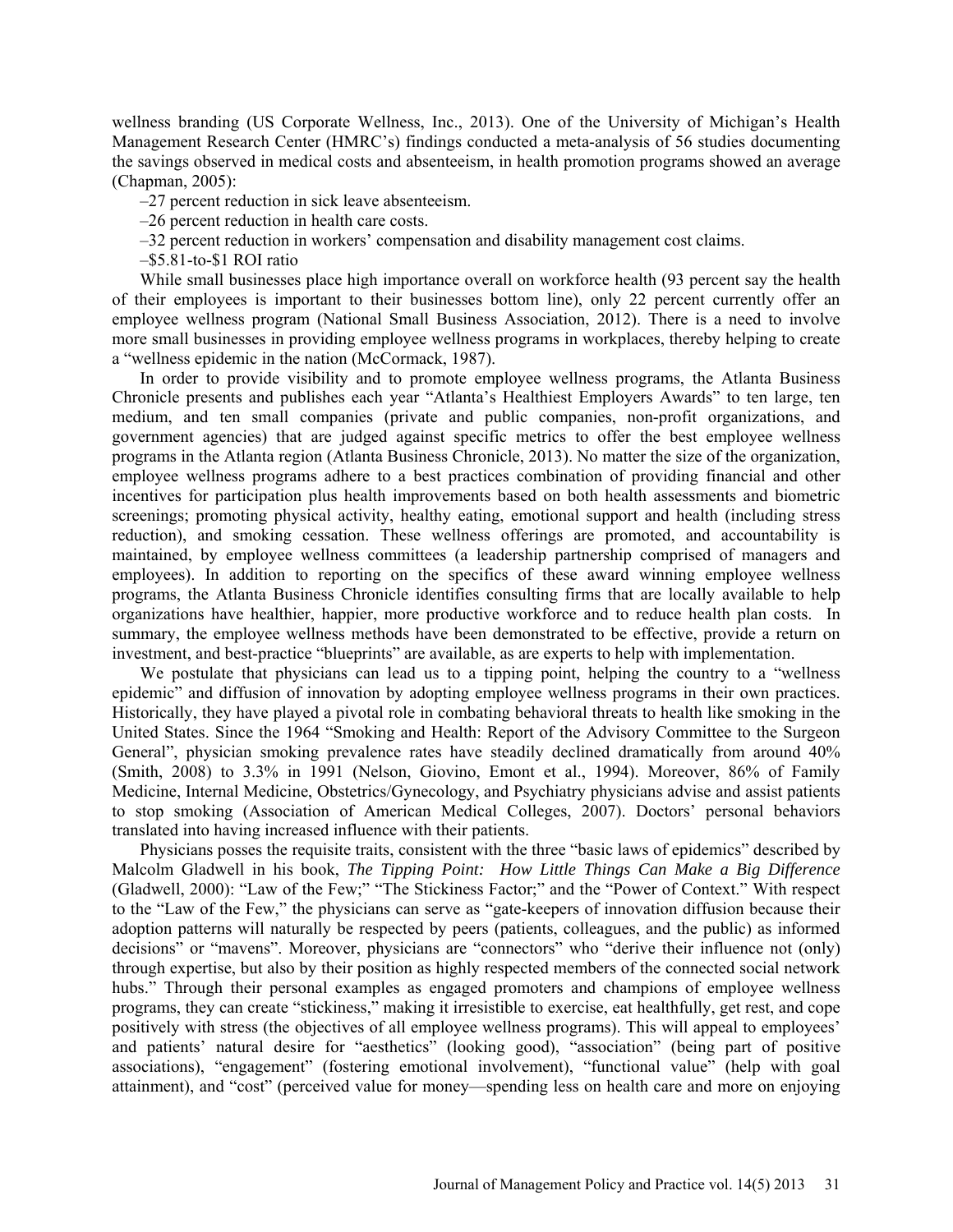life). Physicians are the perfect nexus for the "Power of Context"—they have what it takes to be perfect launching pads for spreading wellness rapidly and broadly throughout the country.

#### **METHODOLOGY**

We conducted an online literature review to identify the total number of people that could be impacted if medical group practices take a lead by supporting and providing employee wellness programs. To document the potential reach of medical group practices through their employees, we found and used statistics about the number of medical group practices, staff employed by these practices and the average family size in the United States. Data about the number of physicians has been broken down by the size of the medical group practices; which varies from 1-2 physicians per group practice, 3-5 per group practice, 6-9 per group practice, 10-19 per group practice and 20-plus physicians per group practice. The total number of active physicians in the U.S. in 2007 was 765,688 (American Association of Medical Colleges, 2008). Those in 1-2 physician group practices comprised 32% of U.S. physicians (Boukus et al, 2008), or 245,020 physicians. For medical group practices of 3-5 to 20 or more physicians, we used data from the organization, SK &A (SK  $\&$  A, 2012), which was the only source we could find online, and is the source used by the American Medical Association (AMA). Kane reported the information about the average number of staff employed at these medical group practices (including clinical and administrative) by size of the practices in a journal article published by the American Medical Association (AMA, 2011).

We found that the average family size in the U.S. is 3.14 according to the 2010 U.S. Census Briefs (Lofquist, D., Lugaila, T., O'Connell, M., and Feliz. S., 2012). We used all of these sources of data to estimate the potential reach of doctors through their employees and families of both employees and the doctors themselves. See Table1.

We performed another set of calculations to estimate the reach of primary care physicians through their patients, and patient's families. For the purpose of this calculation, we only considered the number of physicians who work in medical group practices for Family Practice, Internal Medicine, Obstetrics and Gynecology, and Pediatrics. We obtained these data from United States Bureau of Labor Statistics (2007). We also collected and used data about the mean number of patients seen per physician each day, which is 29.1 (Gottschalk, 2005). To be conservative with our estimate of the potential reach of physicians through their patients and their patients' families, we used 20 instead of 29.1 as the mean number of patients seen per day per physician, and 3 instead of 3.14 as the average family size in the U.S. See table 2.

From Fall of 2009 through Spring of 2013, Clayton State University graduate students in Health Care Management worked with eight client organizations to lay the ground work for employee wellness programs: seven small medical group practices and one hospital emergency department. The students helped these employers assess the health challenges faced by their employees; employees' willingness to commit to associated wellness offerings to prevent diseases and disability at or near their workplace or at or near their homes; and the willingness of employees to make a financial contribution in support of an employee wellness program each pay period. The students also secured a written commitment from a senior executive in each organization to implement specific recommendations for the establishment of an employee wellness program. The unpublished reports from these eight client organization employee wellness program projects confirm what the literature, including the Atlanta Business Chronicle reporting of annual employee wellness program awards, have concluded in terms of the key components of an employee wellness program; the critical role that a partnership (management-employee) employee wellness committee plays in engaging employees and maintaining accountability; and the potential that employee wellness programs hold for helping small businesses create healthier and happier employees, and in turn increasing productivity, reducing absenteeism and turnover, and decreasing costs.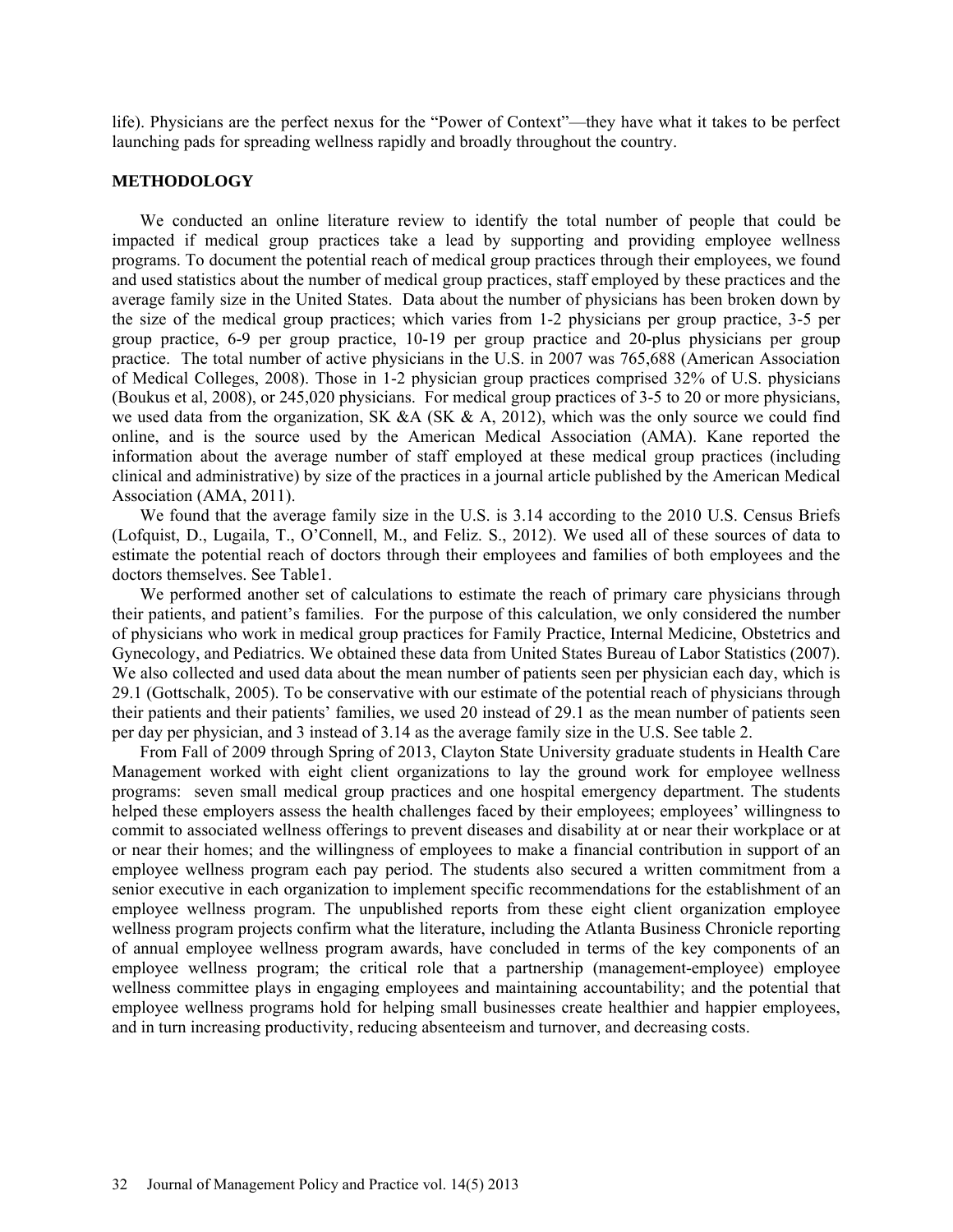#### **RESULTS**

In Table 1, we estimate that a 69,761,000 Americans can be reached and influenced to improve their own health through the reach and influence of physicians on their employees and the families of the physicians and their employees. These physicians include physicians from all specialties working in medical group practice in United States. History and the documented effectiveness of employee wellness programs suggest that these physicians can have the same impact in fighting obesity and associated diseases, should they (a) embrace employee wellness programs for their own employees and (b) provide the same type of example and leadership that they have historically provided, and continue to provide, related to smoking cessation, in promoting physical activity, healthy eating, and emotional health in their offices.

| Size<br>of | of<br>Number  | Average       | of<br>Number | Total      | Median         | Total people |
|------------|---------------|---------------|--------------|------------|----------------|--------------|
| physician  | physicians    | staff for the | medical      | employees  | family<br>size | influenced   |
| group      | in this group | size<br>group | groups       | including  | U.S.,<br>in    |              |
|            |               | (Includes)    |              | physicians | 2010           |              |
|            |               | medical and   |              |            |                |              |
|            |               | clinical      |              |            |                |              |
|            |               | staff)        |              |            |                |              |
| $1$ to $2$ | 245,020       | 3             | 122,510      | 612,550    | 3.14           | 1,923,407    |
| $3$ to $5$ | 183,799       | 8             | 45,950       | 551,399    | 3.14           | 1,731,393    |
| 6 to 9     | 120,224       | 20            | 17,175       | 463,724    | 3.14           | 1,456,093    |
| 10 to 19   | 106,897       | 29            | 7,635        | 328,312    | 3.14           | 1,030,900    |
| 20 plus    | 114,377       | 22            | 5,719        | 240,195    | 3.14           | 754,212      |
| Total      |               |               |              | 2,195,484  |                | 6,896,005    |
|            |               |               |              |            |                |              |

#### **TABLE 1 POTENTIAL REACH OF DOCTORS THROUGH THEIR EMPLOYEES AND FAMILIES**

Notes

Number of medical groups  $=$  Total physicians in that group  $/$  the median size of the medical group

Staff employed in the practice, excluding the physicians = Average staff X number of medical groups

Total employees in practice  $=$  Total physicians in the groups  $+$  staff employed

Total people influenced  $=$  The sum of the total employees  $X$  average family size

In Table 2, we estimate the potential reach of primary care physicians through their patients and their patients' families. The mean number of patients seen per day per physician is 29.1 (Gottschalk , 2005). However, we used 20 as the mean number of patients seen per day to provide a conservative estimate. We used five as the average number of working days in a week to keep the calculations simple and straight forward. We assume that primary care medical group practices are open five days per week, and that all physicians are present each of those days, even though this is not always the practice. We then multiplied the number of primary care physicians (**209,550)** by 100 (i.e., 5 work days X our conservative estimate of 20 patients seen per physician each day) to estimate the number of patients seen by primary care physicians each week, which is 20,955,000 patients. While the U.S. Census reports that the average family size in the U.S. is 3.14 (U.S. Census, 2010), we used three as our conservative estimate for the purposes of our estimates. We multiplied the number of patients seen by primary care physicians per week, 20,955,000 persons, by an average of three family members to estimate the number of patients and their family members that primary care physicians can influence each week, which equals 62,865,000 people.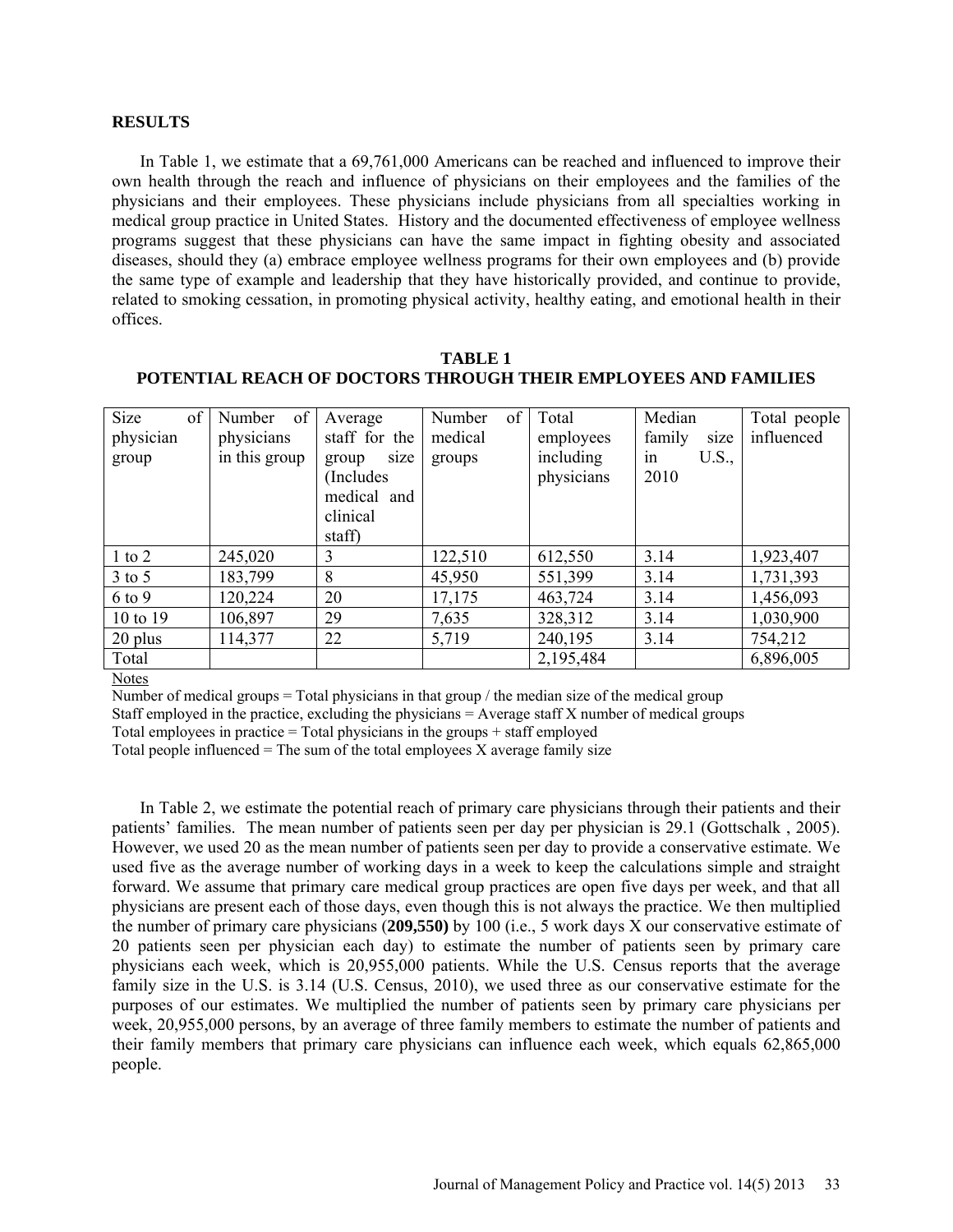# **TABLE 2 POTENTIAL REACH OF DOCTORS THROUGH PATIENTS AND PATIENTS' FAMILIES**

| Mean No. of    | Average     | Average       | of<br>Number | of<br>Number  | Average       | Estimated       |
|----------------|-------------|---------------|--------------|---------------|---------------|-----------------|
| patients seen  | working     | of<br>number  | primary care | patients seen | family size   | of<br>number    |
| per day per    | days<br>per | patients seen | physicians   | in a week by  | in the U.S.   | people          |
| physician      | week        | per week by   |              | primary care  |               | reached         |
|                |             | a physician   |              | physicians    |               | through         |
|                |             |               |              |               |               | primary<br>care |
|                |             |               |              |               |               | physicians in   |
|                |             |               |              |               |               | a week          |
| A              | B           | $C = A X B$   | D            | $E = C X D$   | F             | $G = E X F$     |
| 20<br>(instead | 5           | <b>100</b>    | 209,550      | 20,955,000    | 3 (instead of | 62,865,000      |
| of $29.1$ )    |             |               |              |               | 3.14)         |                 |

**Notes** 

The mean number of patients seen per day per physician is 29.1 (Gottschalk, 2005)<sup>A</sup>. However, we have used 20 as the mean number of patients seen per day to get a conservative estimate.

The Average working days in a week are 5. For the sake of simplicity, we assume that all medical group practices are open 5 days per week and that all physicians in the practice are there each day.

Thus, the average no of patients seen per physician in a week would be: 20 X  $5 = 100$   $)^{\circ}$ 

Number of primary care physicians = 209,550 (U.S. Bureau of Labor Statistics, 2007**) D**

Average no of patients seen by 209,550 physicians in a week: 20,955,000 (E)

Average family size:  $3.14$  (U.S. Census, 2010 Census Briefs). We used 3 instead of  $3.14$  to be conservative.

For estimating the number of people reached through the primary care physicians in a week (G), we multiply the number of patients seen per week by the family size:  $209,550,000 \times 3 = 62,865,000$ .

We also postulate that physicians can transform this wellness "Ripple Effect" into a "wellness" epidemic" by also influencing those in their "outer circle" of influence. This includes friends of physicians, their employees and patients, and the families of physicians, other employees, and patients; suppliers; colleagues; civic organizations; schools; houses of worship; professional organizations (i.e., through medical practice standards, codes of ethics, and policies); insurance companies (i.e., through policy coverage and incentives); and elected officials (i.e., health-related laws and policies that they enact and enforce). See Figure 1, Physicians' Potential "Ripple Effect". However, we do not provide data nor projections for physicians' reach and influence through their "outer circle" in this paper.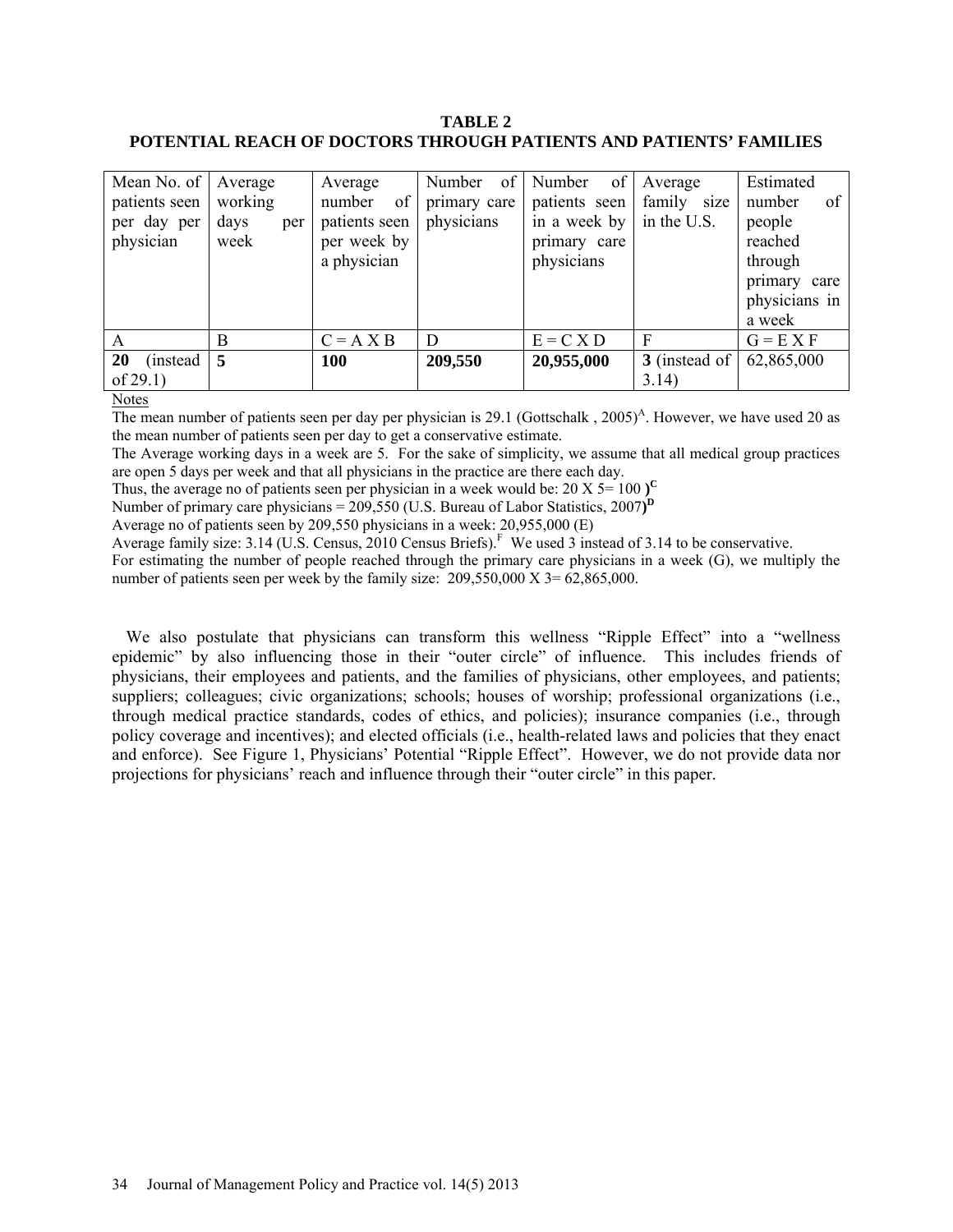**Physicians' Potential Ripple Effect** (Social Ecological Model) **Burlance Co. Second Manufactures New Normal** Friends Schools Media Doctors' Family Patients' Assistance **Patieng** Civic Organization professional Organic **Recogn to easingle Doctors** Employee<sup>s</sup> **Chiployees' Famille** Suppliers and Vendor<sup>4</sup> **Kaws, Regulations, Incentivene** 

**FIGURE 1 PHYSICIANS' "POTENTIAL RIPPLE EFFECT"** 

Note: We adapted this application of the Social Ecological Model from diagram included in the report of the Institute of Medicine, "Preventing Childhood Obesity," 2005.

#### **DISCUSSION**

Our analyses demonstrate that in any given week, the wellness of 20% of the U.S. population (62.8 million of 315.1 million) could be both directly and indirectly influenced through the wellness example and leadership of primary care physicians alone. Physicians have the potential to serve as "mavens", "gatekeepers of innovation", and "connectors" for a "wellness epidemic" in America.

We postulate that physicians' "outer circle" of influence can lead to changes in long-term policies, incentives, and health care norms that have the potential to shift greater emphasis to wellness and prevention on a sustainable basis as strategies that can dramatically reduce health care costs while improving millions of American's lives. Medical associations such as the American Medical Association and American Academy of Family Physicians could play a leadership role in this "wellness epidemic" by encouraging the adoption of employee wellness programs as a best practice, and by providing incentives, tools, rewards and recognition to medical group practices that employ wellness programs. Leaders in the medical field could work with insurance companies to adopt creative and innovative solutions that provide benefits to both the employers and employees practicing healthy habits. The Patient Protection and Affordable Care Act (PPACA) provide an opportunity for organizations, especially small business practices to establish Employee Wellness Programs while improving their bottom lines. "Beginning in 2011, PPACA provides \$200 million in grants for fiscal years 2011 through 2015 (or until expended) to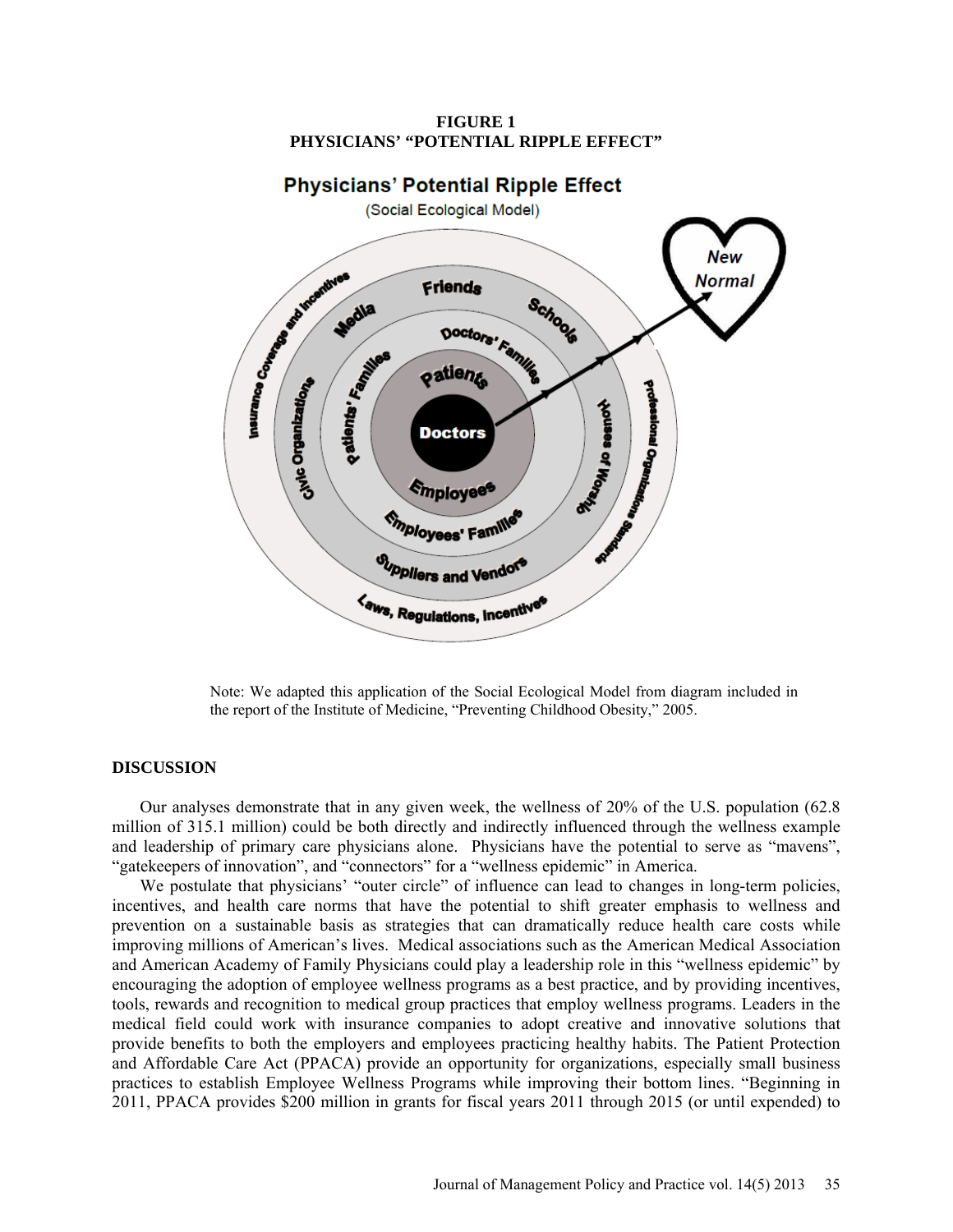small business owners who initiate wellness programs for their employees". (O.C.A. Benefit Services, 2012)

There are some limitations to our analysis and study. Quality data about medical group practice sizes and numbers of employees is scarce, which made it difficult for us to cross-verify these statistics. As mentioned before, no research was found in the literature about employee wellness programs in medical group practices.

We strongly recommend that researchers work with professional medical associations to identify individual medical group practices that have adopted employee wellness programs. Once identified, it would be highly beneficial to evaluate the sustainability, health benefits, and cost savings of their employee wellness programs. Also, studies to directly test the extent to which physicians in these practices produce a "wellness ripple effect" in their communities would be very beneficial.

Future research on medical group practice employee wellness programs should also examine the effectiveness of specific incentives, wellness components, and governance structures to change and sustain employees' wellness behaviors. In addition, an analysis of the effectiveness of health insurance companies' employee wellness program incentives for both employers and employees will pay dividends.

### **CONCLUSION**

There is a substantial body of research that establishes that the workplace is a critical setting for implementing effective wellness programs. Our research demonstrates the potential "ripple effect" that physicians can have in creating wellness in America. In any given week, primary care physicians alone can influence 20% of Americans to adopt wellness behaviors through their own example as health care providers, and through the example that their medical group practices can provide through the adoption of employee wellness programs, practicing what they preach. Both through their "inner circle" of influence with employees, patients, and their families, and their "outer circle" of influence with those that influence policy makers, and with policy makers themselves, physicians can be the "gatekeepers of innovation", "mavens", and "connectors" who help our nation reach the "tipping point" that establishes an "epidemic of wellness" in America. Until then, waist lines will continue to rob bottom lines.

# **REFERENCES**

American Institute for Preventive Medicine (2008). The Health & Economic Implications of Worksite Wellness Programs. Wellness White Paper For CFO's, HR Executives, Benefit Managers, Medical Directors, & Wellness Professionals. Retrieved May 25, 2013[:http://www.healthylife.com/template.asp?pageID=75.](http://www.healthylife.com/template.asp?pageID=75)

Association of American Medical Colleges. (2008, November). 2008 Physician Specialty Data. Center for Workforce Studies. Retrieved June 5,

2013[:http://www.omionline.org/newsite/docs/specialtyphysiciandatabook.pdf.](http://www.omionline.org/newsite/docs/specialtyphysiciandatabook.pdf)

Association of American Medical Colleges (2007). Physician Behavior and Practice Patterns Related to Smoking Cessation: Summary Report. 1-15. [On-line; retrieved 5/23/13]. Available [http://www.legacyforhealth.org/content/download/566/6812/file/Physicians\\_Study.pdf](http://www.legacyforhealth.org/content/download/566/6812/file/Physicians_Study.pdf)

Atlanta Business Chronicle (2013). Atlanta's Healthiest Employers Awards. Special Section, February 15-21.

Beard, J., Biggs, S., Bloom, D., Fried, L., Hogan, P., Kalache, A., and Olshansky, J. (2012, January). Global Population Aging: Peril or Promise? pp. 17, 23. Program on the Global Demography of Aging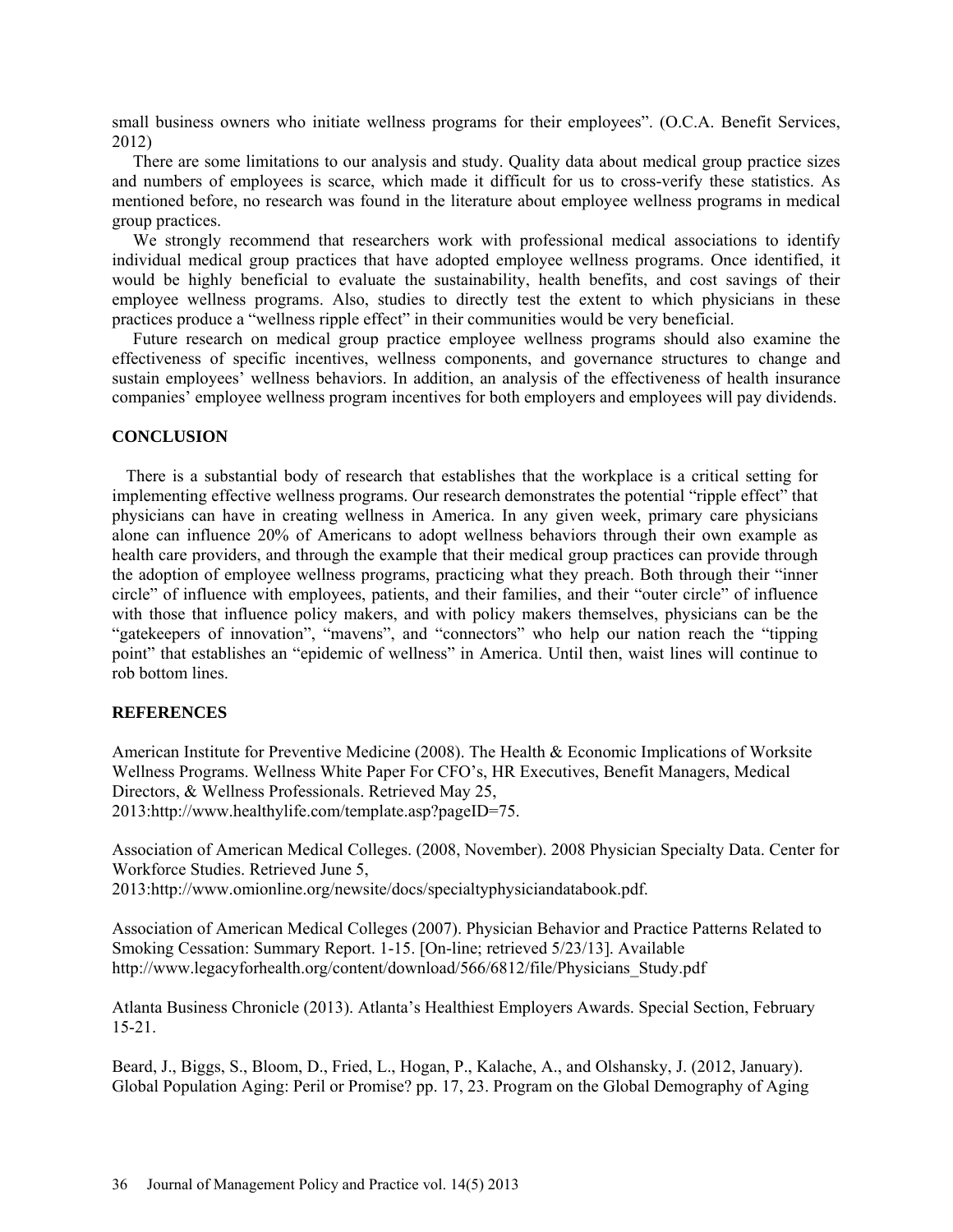(PDGA) Working Paper No. 89. World Economic Forum. Global Agenda Council on Ageing Society. Retrieved June 1, 2013[:http://www.hsph.harvard.edu/pgda/WorkingPapers/2012/PGDA\\_WP\\_89.pdf.](http://www.hsph.harvard.edu/pgda/WorkingPapers/2012/PGDA_WP_89.pdf)

Berry, Leonard L., Mirabito, Ann M, & Baun, William B. (2010). What's the Hard Return on Employee Wellness Programs?. Harvard Business Review

Boukus, Ellyn, Cassil, Alwyn & O'Malley, Ann S. (2008).A SNAPSHOT OF U.S. PHYSICIANS: KEY FINDINGS FROM THE 2008 HEALTH TRACKING PHYSICIAN SURVEY Results from HSC Research.

Centers for Disease Control and Prevention (2013, January). *Social Ecological Model. Colorectol Cancer Control Program (CRCCP)*. Retrieved May 25, 2013: [http://www.cdc.gov/cancer/crccp/sem.htm.](http://www.cdc.gov/cancer/crccp/sem.htm)

Chapman, L. (2005). Meta-evaluation of worksite health promotion economic return studies: 2005 Update. *Am J Health Promotion.* Jul-Aug; 19(6):1-11.

DeVol, R., and Bedroussain, A. (2007, October). *An unhealthy America: The Economic Burden of Chronic disease charting a new course to save lives and increase productivity and economic growth. Executive Summary and Research Findings.* Milken Institute. Retrieved June 1, 2013[:http://www.milkeninstitute.org/healthreform/pdf/AnUnhealthyAmericaExecSumm.pdf.](http://www.milkeninstitute.org/healthreform/pdf/AnUnhealthyAmericaExecSumm.pdf)

Gladwell M. (2000). The Tipping Point: How Little Things Can Make a Big Difference. New York City: Little Brown.

Gottschalk, Andrew & Flocke, Susan A. PhD. Spent in Face-to-Face Patient Care and Work Outside The Examination Room Ann Fam Med. 2005 November; 3(6): 488–493. Retrieved from [http://www.ncbi.nlm.nih.gov/pmc/articles/PMC1466945.](http://www.ncbi.nlm.nih.gov/pmc/articles/PMC1466945)

Kane, Carol K. PhD. (2011). The Employment of Non-physician Staff by Self-employed Physicians, 2007-2008. Retrieved June 5, 2013: [http://www.ama-assn.org/resources/doc/health-policy/prp201104](http://www.ama-assn.org/resources/doc/health-policy/prp201104-non-phys-staff.pdf) non-phys-staff.pdf.

Lofquist, D., Lugaila, T., O'Connell, M., and Feliz. S. (2012, April). Households and families, 2010. 2010 Census briefs. Retrieved June 5, 2013: [http://www.census.gov/prod/cen2010/briefs/c2010br-14.pdf .](http://www.census.gov/prod/cen2010/briefs/c2010br-14.pdf)

McCormack, Patricia. (1987, December). Survivors of 'Wellness Epidemic': Exercise in the Workplace Bringing Healthy Returns. Retrieved June 5, 2013: [http://articles.latimes.com/1987-12-06/news/vw-](http://articles.latimes.com/1987-12-06/news/vw-26843_1_work-site-wellness)[26843\\_1\\_work-site-wellness](http://articles.latimes.com/1987-12-06/news/vw-26843_1_work-site-wellness)

Nelson D.E., Giovino G.A., Emont S.L., Brackbill R, Cameron L.L., Peddicord J, Mowery P.D. (1994). Trends in Cigarette Smoking Among US Physicians and Nurses. JAMA, 271(16), 1273-1275.

NHE. Projections 2010-2020, forecast summary and selected tables. Retrieved from [https://www.cms.gov/NationalHealthExpendData/03\\_NationalHealthAccountsProjected.](https://www.cms.gov/NationalHealthExpendData/03_NationalHealthAccountsProjected)asp#TopOfPage

NSBA, Humana. WORKPLACE WELLNESS PROGRAMS IN SMALL BUSINESS: IMPACTING THE BOTTOM LINE. Retrieved June 6, 2013: <http://www.nsba.biz/wp-content/uploads/2012/09/wellness-survey-v3.pdf>

Obesity in Children and Youth. 2010 Georgia Data Summary. Retrieved from <http://health.state.ga.us/pdfs/epi/cdiee/DPH.Epi.7-20-11.pdf>